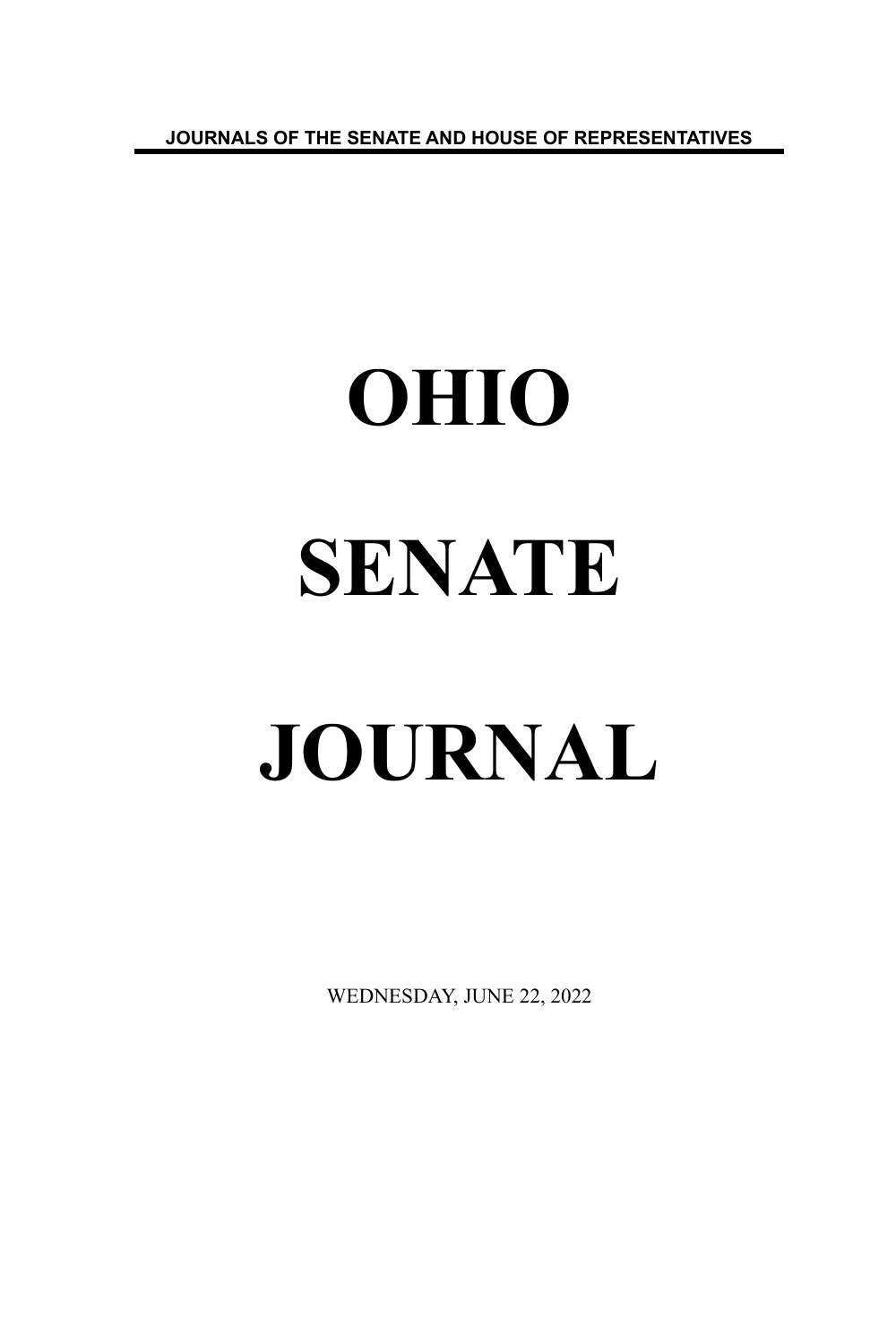# ONE HUNDRED SIXTY-FIRST DAY Senate Chamber, Columbus, Ohio **Wednesday, June 22, 2022, 9:30 a.m.**

The Senate met pursuant to adjournment.

Pursuant to Senate Rule No. 3, the Clerk called the Senate to order. Senator Craig was selected to preside according to the rule. The journal of the last legislative day was read and approved.

### **INTRODUCTION AND FIRST CONSIDERATION OF BILLS**

The following bill was introduced and considered for the first time: **S. B. No. 351 -** Senators Thomas, Maharath. Cosponsors: Senators Yuko, Antonio, Craig, Sykes, Fedor, Martin.

To amend sections 109.57, 2151.022, 2152.02, 2152.16, 2923.125, 2923.128, 2923.1213, 2923.13, 2923.21, 2923.211, 2929.28, 5122.311, 5747.08, and 5747.98 and to enact sections 2923.191, 2923.251, 2923.26, 2923.27, 2923.28, 2923.29, 2923.30, 2923.99, and 5747.83 of the Revised Code to enact the Defend Our Children Act to require a firearm transfer to be made through a dealer, through a law enforcement agency, or pursuant to a specified exception, to require a background check when a firearm is transferred, to raise the minimum age to purchase a firearm to age 21, to increase the penalty for improperly furnishing firearms to an underage person, to establish a process for extreme risk protection orders, to prohibit negligent storage of a firearm, to authorize an income tax credit for the purchase of firearms safety storage units, and to make an appropriation.

## **OFFERING OF RESOLUTIONS**

Pursuant to Senate Rule No. 54, the following resolution was offered:

### **S. R. No. 385** - Senator Kunze.

Honoring Esther-Faith Henn as the 2022 Seated Division State Champion in the 100-meter race.

The question being, "Shall the resolution listed under the President's prerogative be adopted?"

So the resolution was adopted.